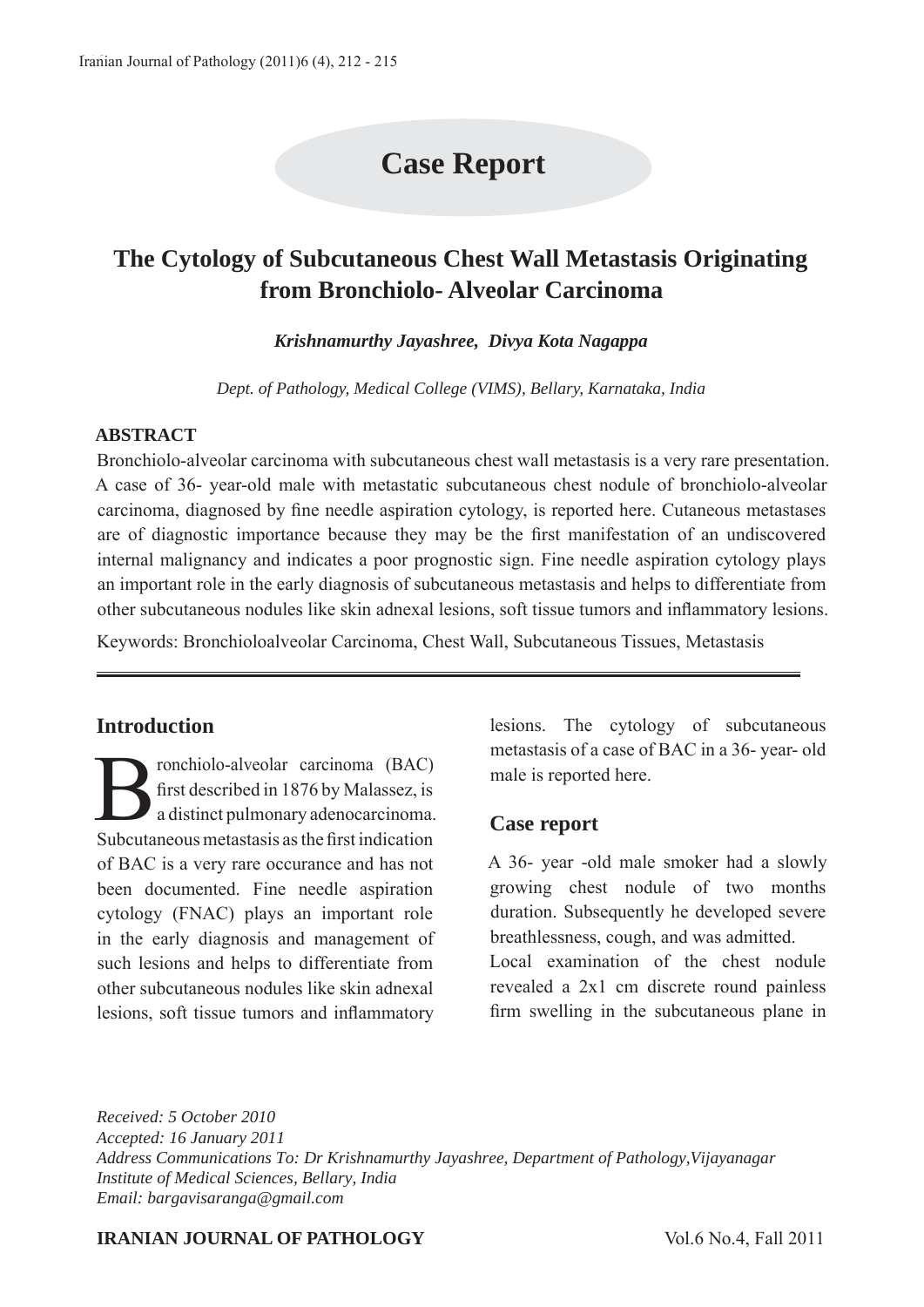the right second intercostal area, lateral to the sternum.

The general physical examination showed right cervical and axillary lymphadenopathy. The systemic examination revealed right sided pleural effusion. The other systemic examinations were within normal limits. Chest X ray confirmed the pleural effusion with diffuse areas of consolidation. CT scan of the lung revealed consolidated areas showing low attenuation in the right lobe and accentuated pulmonary vessels. Ultrasound of the abdomen revealed no abnormality. The other routine investigations were normal.

FNAC of the subcutaneous chest nodule and cervical nodes was performed using a 10ml syringe and a 24-gauge needle to obtain a cellular aspirate. The smears were stained with hematoxylin-eosin (H&E), May Grunwald Giemsa stain (MGG).The smears from the chest nodule and cervical

node showed similar cytology. The smears were highly cellular consisting of many large cohesive monolayered sheets, fingerlike papillae and dispersed epithelial cells (Fig. 1; a, b). The cells were predominantly uniform in size the cytoplasm was delicate and lacy. The nuclei had finely granular cromatin and small or absent nucleoli. Few clusters showed variable polymorphism and nuclear atypia (Fig. 1; c, d). Occasional cells showed intranuclear cytoplasmic inclusions. A cytological diagnosis of metastatic subcutaneous nodule with possibility of bronchiolo-alveolar carcinoma was suggested. The histopathological examination of the lung lesion showed pleomorphic cuboidal epithelial cells growing along the alveolar septae, the features consistent with BAC. Histochemical staining showed Periodic-acidschiff (PAS) positive intranuclear inclusions and the diagnosis of BAC was confirmed.



**Fig. 1-** A and B: Smear showing monolayered sheets and finger-like papillae of epithelial cells (H and E (left), MGG (right),  $\times$ 100)

C and D : Smear showing finger like pappilae and pleomorphic epithelial cells with nuclear features (H and E, ×400)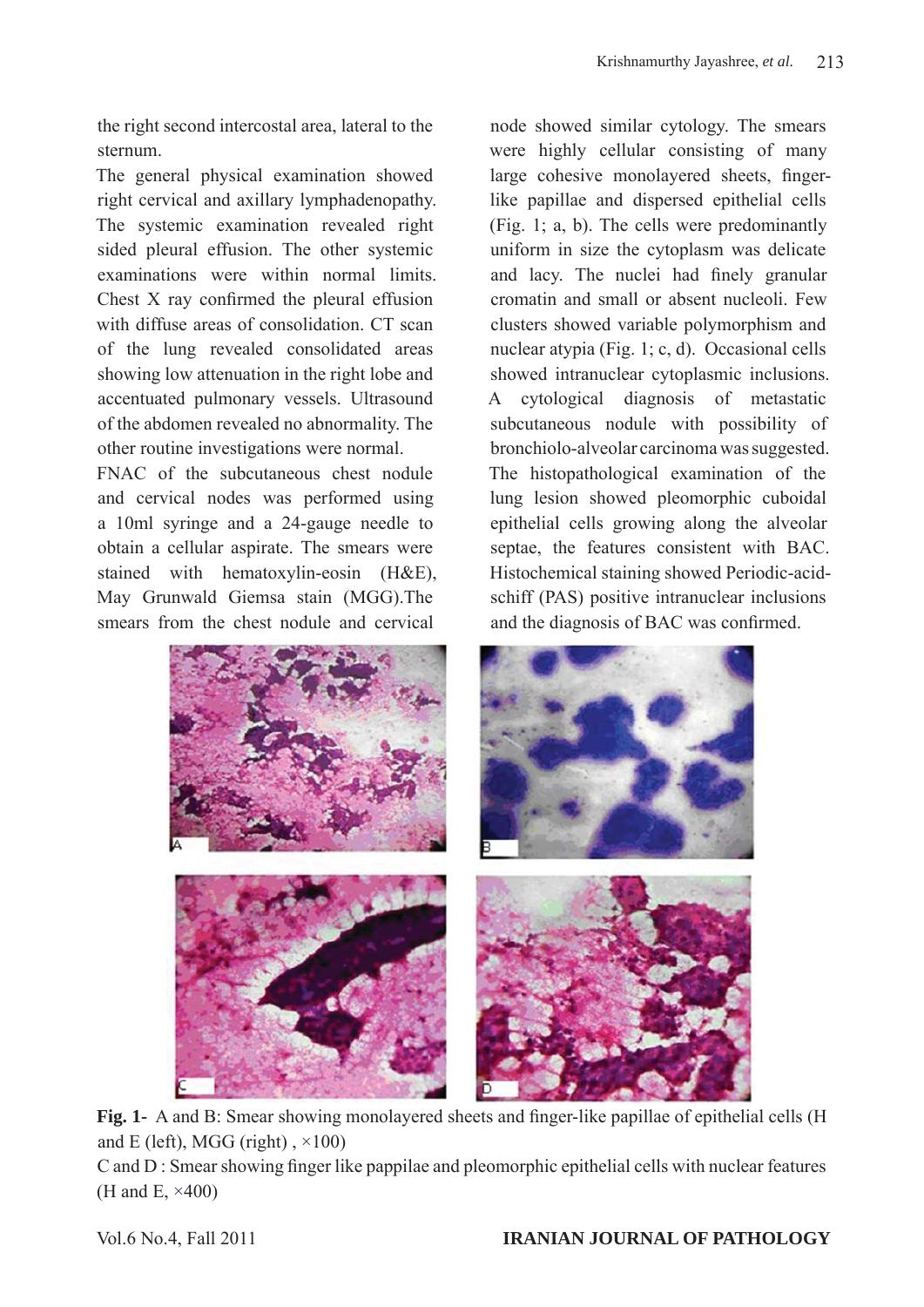### **Discussion**

BAC represents 1-8% of lung cancers (1). There is a disproportionate occurrence in young patients particularly women and nonsmokers (2). In 1960, Liebow (3) defined BAC as a pulmonary adenocarcinoma with cuboidal or columnar epithelial cells growing on the pre-existing alveolar septae without destroying the pulmonary architecture. BAC has a dual clinical profile presenting as a well-circumscribed peripheral discrete asymptomatic nodule with a tendency to spread within the confines of the lung and a less common diffuse infiltrative form presenting with cough and dyspnea. In 1999 WHO defined BAC as a non-invasive tumor but BAC with invasion has been documented with diffuse infiltrative form. BAC involving the pleura, mediastinal and hilar nodes are reported. Distant metastasis to pituitary gland, thyroid, cervical lymph nodes, and ovary have been documented (4-7).

Schwartz (8) reported cutaneous metastatic disease as the first sign of internal cancer commonly seen with carcinomas of lung, kidney, and ovary. It occurs because of hematogenous dissemination.

The frequency of skin metastasis due to lung cancer is 24% in men and 4% in women (9,10). The metastsis of lung carcinoma is more common in men but the incidence in women is increasing. Cutaneous metastsis may be the first manifestation of an underlying lung tumor or both primary and metastasis are diagnosed at the same time. The most common sites of cutaneous metastases are chest wall and posterior abdomen (8).

Cytological features of metastatic subcutaneous BAC has been described by Silvermen *et al.* (11) and the findings are similar to the one described in the case report. These cytological features resemble those seen in the primary BAC in about 30% of the

cases (9).

The cytological differential diagnoses of cutaneous metastatic BAC include metastatic cutaneous carcinomas of the breast, gastrointestinal tract, kidney, and ovary (12). Cutaneous metastatic carcinomas of the breast are found in females. Inflammatory carcinomas and schirrous carcinomas metastasize to skin through lymphatics. The cytology of inflammatory carcinomas shows pleomorphic ductal epithelial cells in a inflammatory background. The schirrous carcinomas show fragments of collagen amidst pleomorphic cells. The cutaneous metastasis is positive with keratin, epithelial membrane antigen (EMA) and carcino embryonic antigen (CEA).

Cutaneous metastatic gastrointestine carcinoma shows small groups of tumor cells in pools of mucin. Signet ring cells may be present.

Cutaneous metastatic renal cell carcinomas are most common in the head and neck region. The tumor cells show oval nuclei with abundant clear cytoplasm and often are in a glandular configuration. The tumor cells are positive with cytokeratin and EMA and negative with CEA. Cutaneous Metastatic papillary tumors are common in females. The cytology shows papillary fragments and psammoma bodies.

Subcutaneous metastatic BAC occurring as the first presentation is rather very rare. It represents wide spread metastasis to multiple sites and is a poor prognostic sign. FNAC is an excellent tool for early diagnosis and helps in the management of an underlying internal malignancy.

# **Acknowledgements**

We thank Dr. Narasimha Murthy Professor & Head of the Department & all staff members of Department of Pathology for their support

#### **IRANIAN JOURNAL OF PATHOLOGY** Vol.6 No.4, Fall 2011